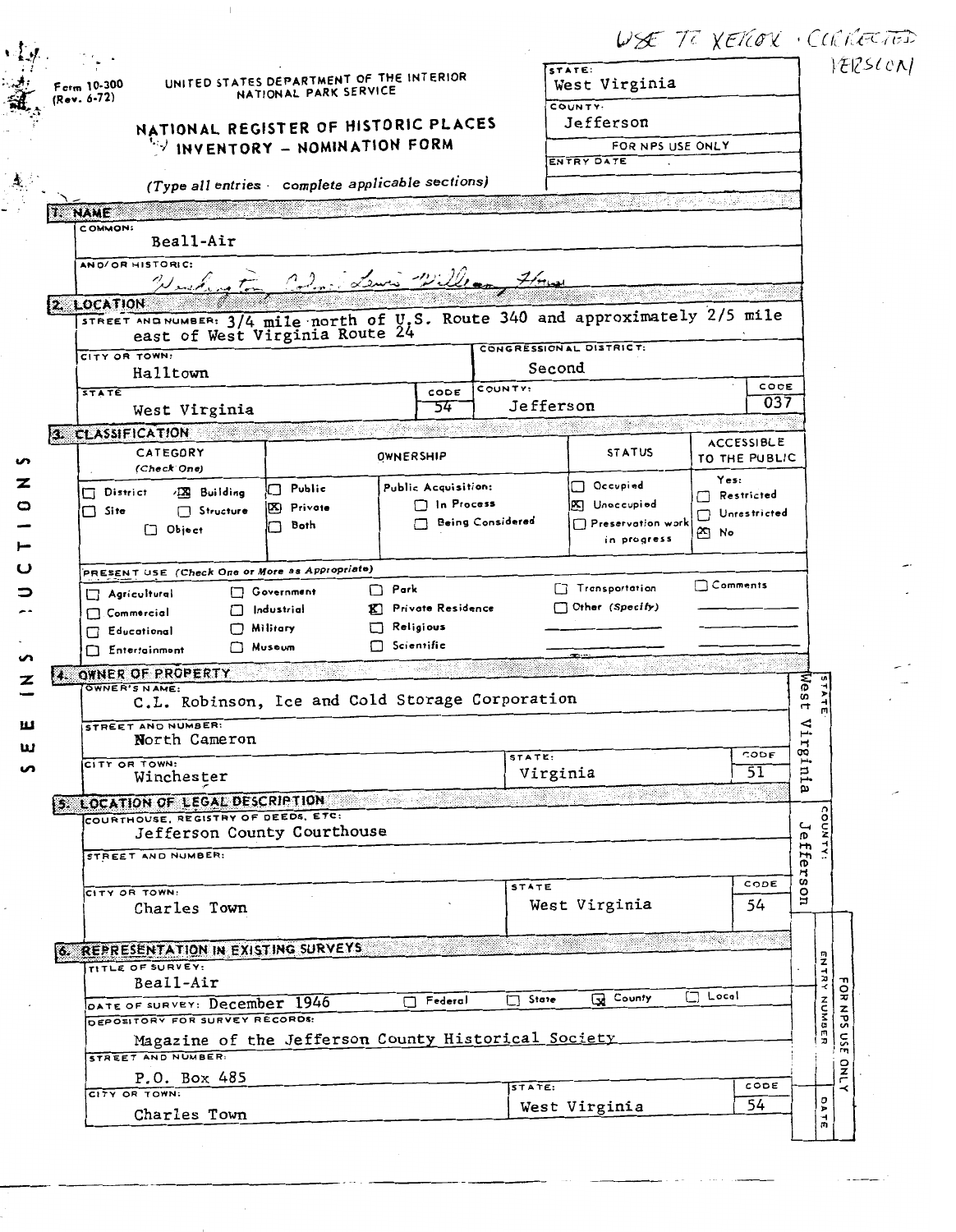|                                                                                                |                                        |             | oneted             |            |              |              |                                                                                                                                                                                                                                                                                                                                       |
|------------------------------------------------------------------------------------------------|----------------------------------------|-------------|--------------------|------------|--------------|--------------|---------------------------------------------------------------------------------------------------------------------------------------------------------------------------------------------------------------------------------------------------------------------------------------------------------------------------------------|
|                                                                                                |                                        |             |                    | iyo mashir |              | n shu Quwa   | ついろ み                                                                                                                                                                                                                                                                                                                                 |
| 7. DESCRIPTION                                                                                 | $\widetilde{\mathbf{y}}(t_1, \cdot)$ : |             |                    |            | (Check One)  |              |                                                                                                                                                                                                                                                                                                                                       |
|                                                                                                | T Excellent                            | $\Box$ Good | $K$ Fair           |            | Deteriorated | $\Box$ Ruins | □ Unexposed                                                                                                                                                                                                                                                                                                                           |
| <b>CONDITION</b>                                                                               |                                        | (Check One) |                    |            |              |              | (Check One)                                                                                                                                                                                                                                                                                                                           |
|                                                                                                | Altered                                |             | <b>K</b> Unaltered |            |              | $\Box$ Moved | <b>R.</b> Original Site                                                                                                                                                                                                                                                                                                               |
| DESCRIBE THE PRESENT AND ORIGINAL (If known) PHYSICAL APPEARANCE                               |                                        |             |                    |            |              |              |                                                                                                                                                                                                                                                                                                                                       |
|                                                                                                |                                        |             |                    |            |              |              | The main section of Beall-Air is a two story stuccoed brick structure with                                                                                                                                                                                                                                                            |
|                                                                                                |                                        |             |                    |            |              |              | stone foundation. It is of classical-revival style with an Ionic first                                                                                                                                                                                                                                                                |
|                                                                                                |                                        |             |                    |            |              |              | floor portico to the southern facing front. The portico has four columns,                                                                                                                                                                                                                                                             |
|                                                                                                |                                        |             |                    |            |              |              | two pilasters, and a brick foundation. The frontispiece consists of a                                                                                                                                                                                                                                                                 |
|                                                                                                |                                        |             |                    |            |              |              | large double-leafed door with a simple consol at either side, side lights                                                                                                                                                                                                                                                             |
|                                                                                                |                                        |             |                    |            |              |              | and an over light. The lights are diamond shaped and are located within                                                                                                                                                                                                                                                               |
| wooden mullions.                                                                               |                                        |             |                    |            |              |              | The five windows are symmetrically placed around the por-                                                                                                                                                                                                                                                                             |
|                                                                                                |                                        |             |                    |            |              |              | tico and have 6/6 panes. The central second story window also has side                                                                                                                                                                                                                                                                |
|                                                                                                |                                        |             |                    |            |              |              | lights which are 2/2 with diamond shaped mullions on the inside of the                                                                                                                                                                                                                                                                |
|                                                                                                |                                        |             |                    |            |              |              | glass. The corners of the house are projected from the rest of the facade                                                                                                                                                                                                                                                             |
|                                                                                                |                                        |             |                    |            |              |              | to emulate pilasters. They extend above the windows, horizontally across                                                                                                                                                                                                                                                              |
| the front, just below the cornice.                                                             |                                        |             |                    |            |              |              |                                                                                                                                                                                                                                                                                                                                       |
| have been replaced with casements.                                                             |                                        |             |                    |            |              |              | The eastern and western ends are similar to each other; both show the "sha-<br>dow" of a porch; both have double hung windows; both have a centered chim-<br>ney in their stepped-gabled ends; and both have outside doors. A first<br>floor window to the west still has the original 9/9 panes, but all others                      |
| stuccoed and has a gabled roof with two dormers toward the south.<br>its north-south ends.     |                                        |             |                    |            |              |              | To the north of the howse proper is a small $2\frac{1}{2}$ story structure. It is also<br>This<br>section, which is the earlier one, is connected to the classical-revival<br>building by a two story link and one story vestibules to the east and west.<br>It has an "L" on its northwestern corner. This "L" has stepped-gables on |
| The windows in this older section are of late 18th century detail with<br>heavy pinned frames. |                                        |             |                    |            |              |              |                                                                                                                                                                                                                                                                                                                                       |
|                                                                                                |                                        |             |                    |            |              |              | The stuccoed cornice is of concave moulding to the bottom and convex details                                                                                                                                                                                                                                                          |
| to the top.                                                                                    |                                        |             |                    |            |              |              |                                                                                                                                                                                                                                                                                                                                       |
|                                                                                                |                                        |             |                    |            |              |              |                                                                                                                                                                                                                                                                                                                                       |
|                                                                                                |                                        |             |                    |            |              |              |                                                                                                                                                                                                                                                                                                                                       |

rhe dates of these separate constructions are unknown, but it is reasonable to believe that the rear and older portion was built over 177 years **ago** by rhomas Beall. The newer section, along with its portico, was added around 1820 by Lewis William Washington.

 $\mathbf{r}$ 

**JUN 1 5 1973** 

NATIONAL<br>REGISTER

 $\overline{z}$ **S**  $\overline{\phantom{0}}$  $\overline{\mathbf{z}}$  $\subset$  $\Omega$ ᅥ  $\circ$ 

ပ  $\mathsf{m}$  $\mathbf{m}$ 

 $\overline{\mathbf{z}}$  $\sim$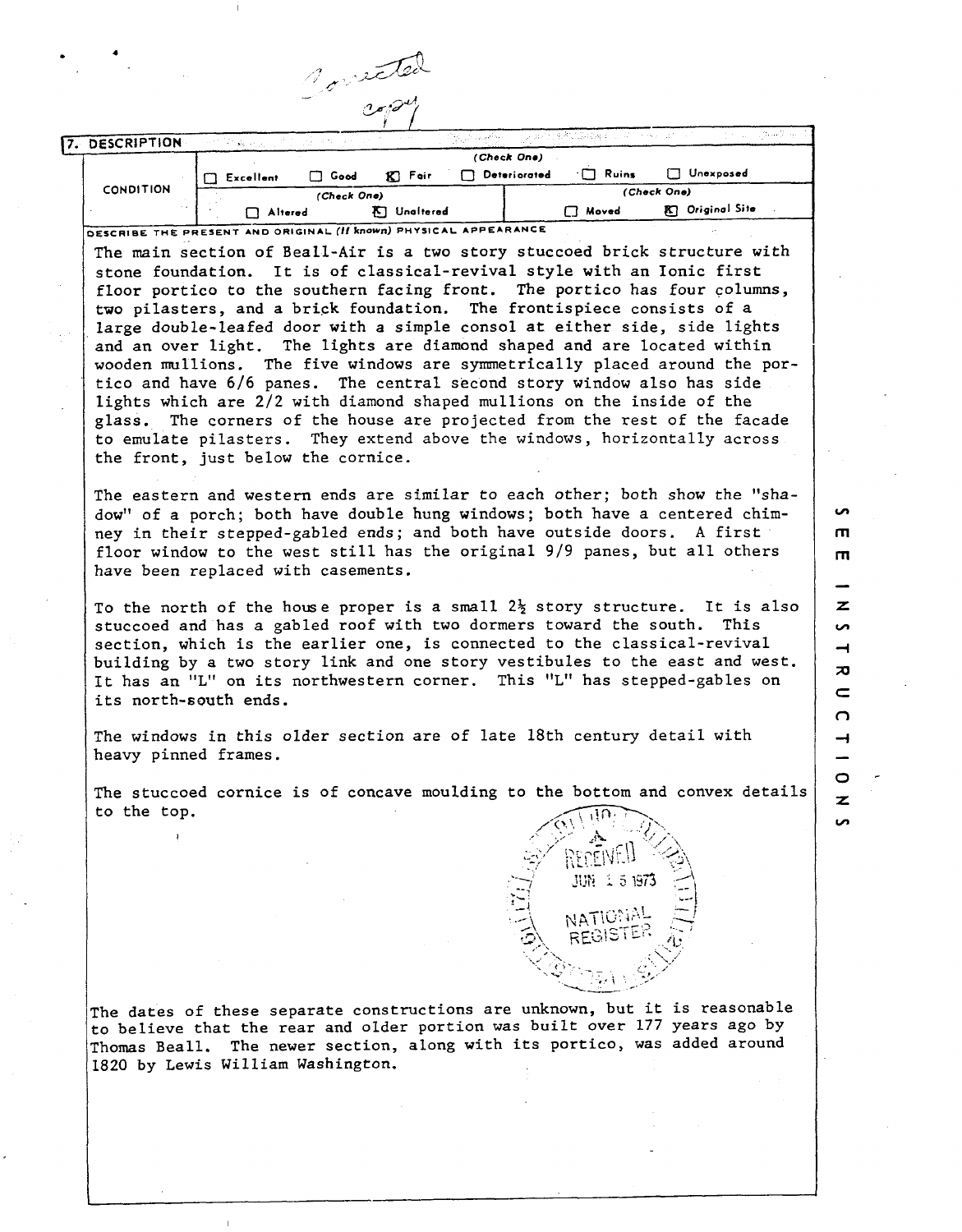| . SIGNIFICANCE                                           | iya za n<br>$\sim$  | 그는 사람들의 작품이다.     |                 |
|----------------------------------------------------------|---------------------|-------------------|-----------------|
| PERIOD (Check One or More as Appropriate)                |                     |                   |                 |
| Pre-Columbian!                                           | 16th Century        | 18th Century<br>⊠ | 20th Century    |
| 15th Century<br>П                                        | $\Box$ 17th Century | 19th Century<br>⊡ |                 |
| SPECIFIC DATE(S) (If Applicable and Known)               |                     |                   |                 |
| AREAS OF SIGNIFICANCE (Check One or More as Appropriate) |                     |                   |                 |
| Abor iginal                                              | $\Box$ Education    | Political<br>ŁТ   | Urban Planning  |
| Prehistoric                                              | $\Box$ Engineering  | Religion/Phi.     | Other (Specify) |
| [] Historic                                              | Indus try<br>П      | losophy           |                 |
| $\Box$ Agriculture                                       | invention           | Science<br>П      |                 |
| Architecture                                             | Landscape<br>П      | $\Box$ Sculpture  | .               |
| Art<br>П                                                 | Architecture        | Social/Human-     |                 |
| Commerce                                                 | Literature<br>U.    | itarian           |                 |
| Communications                                           | [X] Military        | Theater           |                 |
| Conservation                                             | $\Box$ Music        | Transportation    |                 |

**STATEMENT OF SIGNIFICANCE** 

Beall-Air is historically significant because it was the home of colonel Lewis William Washington, the great, great nephew of George Washington and famous hostage of John Brown.

The home was originally owned by Thomas Beall. He and his wife had a daughter named Elizabeth who in 1807 married George Corbin Washington. George Corbin was the grandson of Augustine, the half-brother of George Washington. In 1812 Elizabeth and George Corbin became the parents of Lewis William. When Elizabeth's father died, he left his estate to his grandson. Lewis made Beall-Air his home and later added a southern facing front to the former abode of Thomas Beall.

In June 1858, John Cook came to Harpers Ferry. Cook had been selected by John Brown as an advance agent in order to determine when conditions were ripe for a slave insurrection. He was also to acquaint himself with Colonel Lewis William Washington. It seems that Colonel Washingtonowned two trophies that Brown himself desired. One was a sword Frederick the Great had given to General George Washington. It was inscribed, "From the Oldest General in the world to the Greatest." The other was a pair of pistols Lafayette had given the First President. Brown claimed that he needed these in a second struggle for liberty. Cook succeeded in becoming an acquaintance of Lewis' and is said to have made careful notes on the relics and slaves at Beall-Air.

Soon after Brown's attack on Harpers Ferry, he sent a detachment for Washington. The Colonel, several of his slaves, and his prized trophies were taken to the famed engine house. Lewis William Washington was among those held as hostage at "Brown's Fort," and after the stronghold was broken, was the one to identify John Brown to the marines.

When Lieutenant Green entered the engine house, he intended to thrust a sabor into the chest of the insane slave liberator. He tried, but the blade evidently struck something hard under Brown's blouse and would not penetrate the flesh. It is believed that the obstruction was the belt buckle supporting Washington's stolen sword.

**The** srnall 2% story section to the north.was used as living quarters by the Beall family until the addition (now the main section) was built by  $\frac{1}{2}$  in Washington in c. 1820.

ഗ z  $\circ$  $\qquad \qquad$  $\vdash$  $\mathbf \omega$  $\Rightarrow$  $\alpha$ ⊢ S  $\mathbf{z}$ ш ш S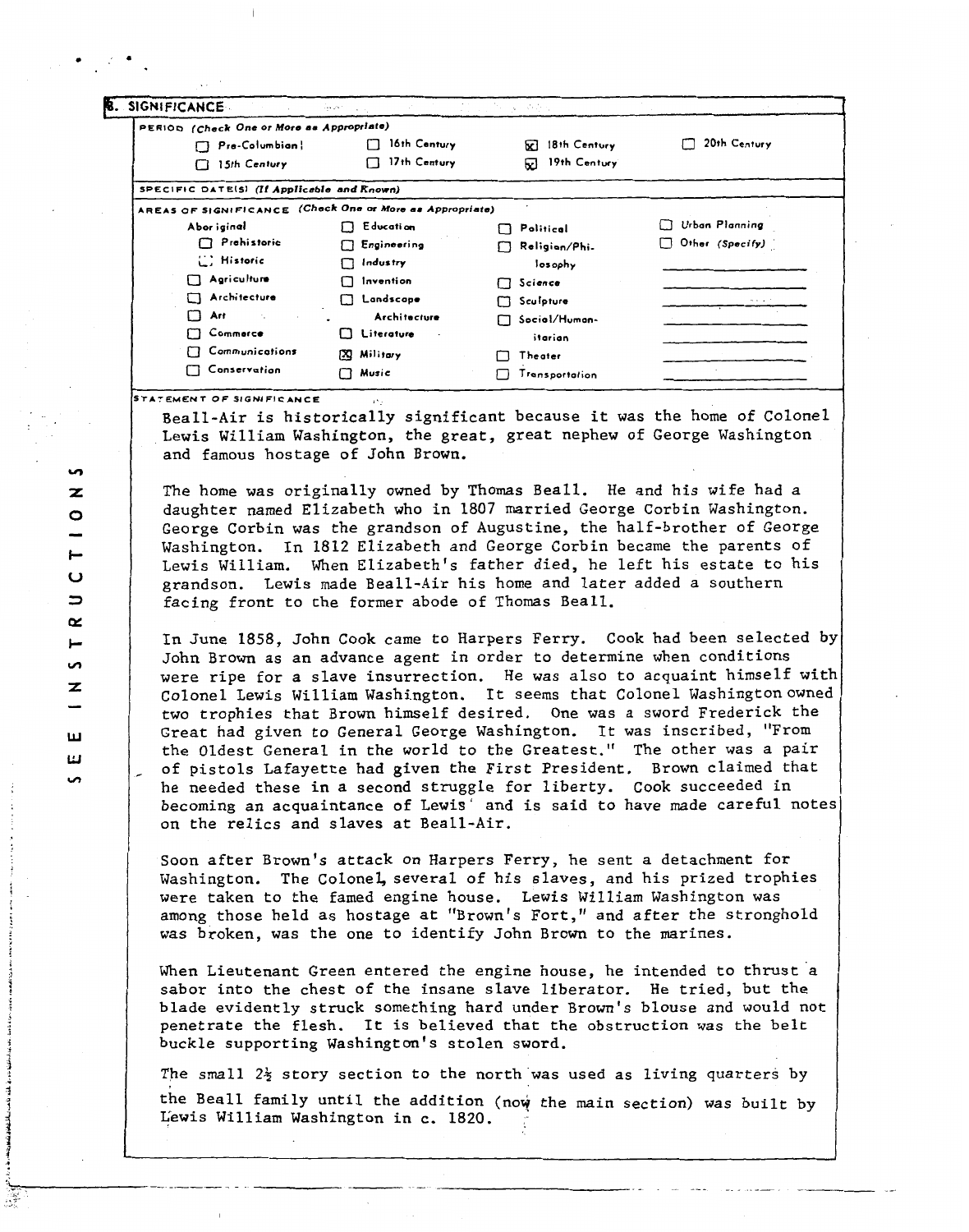|               | TO, MAJOR BIBLIOGRAPHICAL REFERENCES           |              |                                                                                                             |      | of all     | e dati                  |    |                                                                                                         |                                 |
|---------------|------------------------------------------------|--------------|-------------------------------------------------------------------------------------------------------------|------|------------|-------------------------|----|---------------------------------------------------------------------------------------------------------|---------------------------------|
|               |                                                |              | Annual Report of the 1970 West Virginia Anitquities Commission.                                             |      |            |                         |    |                                                                                                         |                                 |
|               |                                                |              | "Beall Air," Magazine of the Jefferson County Historical Society, Dec. 1946.                                |      |            |                         |    |                                                                                                         |                                 |
|               |                                                |              | Bushong, Millard K. Historic Jefferson County, Boyce: Carr Publishing Co.,                                  |      |            |                         |    |                                                                                                         |                                 |
|               |                                                |              |                                                                                                             |      |            |                         |    | Inc., 1972                                                                                              |                                 |
|               |                                                |              |                                                                                                             |      |            |                         |    |                                                                                                         |                                 |
|               | <b>10. GEOGRAPHICAL DATA</b>                   |              |                                                                                                             |      |            |                         |    |                                                                                                         |                                 |
|               |                                                |              | LATITUDE AND LONGITUDE COORDINATES<br>DEFINING A RECTANGLE LOCATING THE PROPERTY                            |      | 0<br>R     |                         |    | LATITUDE AND LONGITUDE COORDINATES<br>DEFINING THE CENTER POINT OF A PROPERTY<br>OF LESS THAN TEN ACRES |                                 |
| CORNER        | LATITUDE                                       |              | <b>LONGITUDE</b>                                                                                            |      |            | LATITUDE                |    | LONGITUDE                                                                                               |                                 |
| <b>NW</b>     |                                                |              | Degrees Minutes Seconds   Degrees Minutes Seconds                                                           |      | $39^\circ$ | Degrees Minutes Seconds |    | Degrees<br>48 <sup>°</sup>                                                                              | Minutes Seconds<br>$43^{\circ}$ |
| ΝE            |                                                |              |                                                                                                             |      |            | Ø                       | 56 | $77^{\circ}$                                                                                            |                                 |
| SΕ            |                                                |              |                                                                                                             |      | 18.        | 757550                  |    | 4355320                                                                                                 |                                 |
| SW            |                                                |              | APPROXIMATE ACREAGE OF NOMINATED PROPERTY:                                                                  |      | Acre<br>玄  |                         |    |                                                                                                         |                                 |
|               |                                                |              | LIST ALL STATES AND COUNTIES FOR PROPERTIES OVERLAPPING STATE OR COUNTY BOUNDARIES                          |      |            |                         |    |                                                                                                         |                                 |
| STATE:        |                                                |              |                                                                                                             | CODE | COUNTY     |                         |    |                                                                                                         | CODE                            |
| STATE:        |                                                |              |                                                                                                             | CODE | COUNTY:    |                         |    |                                                                                                         | CODE                            |
|               |                                                |              |                                                                                                             |      |            |                         |    |                                                                                                         |                                 |
| STATE:        |                                                |              |                                                                                                             | CODE | COUNTY:    |                         |    |                                                                                                         | -CODE                           |
|               |                                                |              |                                                                                                             |      |            |                         |    | NATIONA:                                                                                                |                                 |
|               |                                                |              |                                                                                                             |      |            |                         |    |                                                                                                         |                                 |
| STATE:        |                                                |              |                                                                                                             | CODE | COUNTY:    |                         |    |                                                                                                         | ⁄CODE                           |
|               |                                                |              |                                                                                                             |      |            |                         |    |                                                                                                         |                                 |
|               | <b>11. FORM PREPARED BY</b><br>NAME AND TITLE: |              |                                                                                                             |      |            |                         |    |                                                                                                         |                                 |
|               | Ted McGee, Field Agent                         |              |                                                                                                             |      |            |                         |    |                                                                                                         |                                 |
| ORGANIZATION  |                                                |              |                                                                                                             |      |            |                         |    |                                                                                                         |                                 |
|               | STREET AND NUMBER:                             |              | West Virginia Antiquities Commission                                                                        |      |            |                         |    | April 5, 1973                                                                                           |                                 |
|               |                                                |              | Old Mountainlair--West Virginia University                                                                  |      |            |                         |    |                                                                                                         |                                 |
| CITY OR TOWN: |                                                |              |                                                                                                             |      | STATE      |                         |    |                                                                                                         | CODE                            |
|               | Morgantown.                                    |              |                                                                                                             |      |            | West Virginia           |    |                                                                                                         |                                 |
|               |                                                |              | 12. STATE LIAISON OFFICER CERTIFICATION                                                                     |      |            |                         |    | NATIONAL REGISTER VERIFICATION                                                                          | 54                              |
|               |                                                |              | As the designated State Liaison Officer for the Na-<br>tional Historic Preservation Act of 1966 (Public Law |      |            |                         |    | I bereby certify that this property is included in the                                                  |                                 |
|               |                                                |              | 89-665), I hereby nominate this property for inclusion                                                      |      |            | Netional Register.      |    |                                                                                                         |                                 |
|               |                                                |              | in the National Register and certify that it has been                                                       |      |            |                         |    |                                                                                                         |                                 |
|               |                                                |              | evaluated according to the criteria and procedures set                                                      |      |            |                         |    |                                                                                                         |                                 |
|               | level of significance of this nomination is:   |              | forth by the National Park Service. The recommended                                                         |      |            |                         |    | Director, Office of Archeology and Historic Preservation                                                |                                 |
|               | National                                       | State $\Box$ | Local $\Box$                                                                                                |      |            |                         |    |                                                                                                         |                                 |
| Name          |                                                |              |                                                                                                             |      | Date.      |                         |    |                                                                                                         |                                 |
|               | Maurice $G.$ Brooks                            |              |                                                                                                             |      | ATTEST:    |                         |    |                                                                                                         |                                 |
|               |                                                |              |                                                                                                             |      |            |                         |    |                                                                                                         |                                 |
|               | Officer                                        |              | Title state Historic Preservation                                                                           |      |            |                         |    | Keeper of The National Register                                                                         |                                 |
| Date          |                                                | May 30, 1973 |                                                                                                             |      | Date       |                         |    |                                                                                                         |                                 |

 $\hat{\mathcal{L}}$ 

 $\bar{\beta}$ 

 $\hat{\boldsymbol{\gamma}}$ 

 $\frac{1}{\sqrt{2}}$ 

 $\bar{\mathcal{A}}$ 

 $\label{eq:2} \begin{array}{l} \left(\begin{array}{cc} \mathbf{0}^{\prime} & \mathbf{0} & \mathbf{0} \\ \mathbf{0} & \mathbf{0} & \mathbf{0} \\ \mathbf{0} & \mathbf{0} & \mathbf{0} \\ \mathbf{0} & \mathbf{0} & \mathbf{0} \end{array}\right) \end{array}$